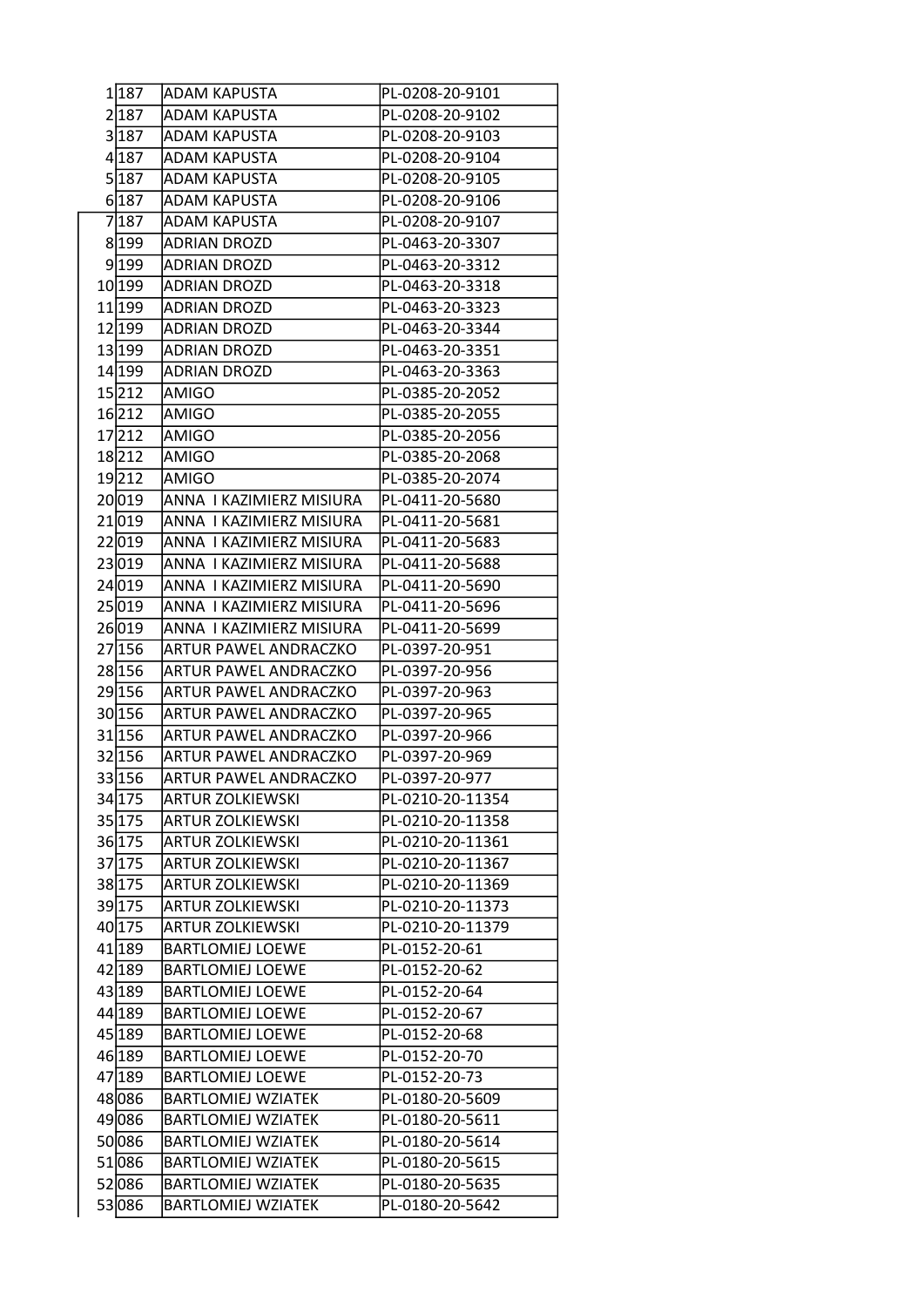| 54 086  | <b>BARTLOMIEJ WZIATEK</b> | PL-0180-20-5646  |
|---------|---------------------------|------------------|
| 55 058  | <b>BARTOSZ NAWROCKI</b>   | PL-0468-20-15609 |
| 56 058  | <b>BARTOSZ NAWROCKI</b>   | PL-0468-20-15619 |
| 57058   | <b>BARTOSZ NAWROCKI</b>   | PL-0468-20-15633 |
| 58 058  | <b>BARTOSZ NAWROCKI</b>   | PL-0468-20-15636 |
| 59 153  | <b>BRACIA MIKOLAJCZYK</b> | PL-0208-20-504   |
| 60 153  | <b>BRACIA MIKOLAJCZYK</b> | PL-0208-20-505   |
| 61 153  | <b>BRACIA MIKOLAJCZYK</b> | PL-0208-20-529   |
| 62 153  | <b>BRACIA MIKOLAJCZYK</b> | PL-0208-20-534   |
| 63 153  | <b>BRACIA MIKOLAJCZYK</b> | PL-0208-20-535   |
| 64 153  | <b>BRACIA MIKOLAJCZYK</b> | PL-0215-20-503   |
| 65 153  | <b>BRACIA MIKOLAJCZYK</b> | PL-0215-20-506   |
| 66018   | <b>BUSZKO JULIA</b>       | PL-0324-20-7325  |
| 67018   | <b>BUSZKO JULIA</b>       | PL-0324-20-7335  |
| 68018   | <b>BUSZKO JULIA</b>       | PL-0324-20-7338  |
| 69018   | <b>BUSZKO JULIA</b>       | PL-0324-20-7345  |
| 70018   | <b>BUSZKO JULIA</b>       | PL-0324-20-7347  |
| 71018   | <b>BUSZKO JULIA</b>       | PL-0324-20-7356  |
| 72018   | <b>BUSZKO JULIA</b>       | PL-0324-20-7374  |
| 73017   | <b>BUSZKO MICHAL</b>      | PL-0324-20-7333  |
| 74 017  | <b>BUSZKO MICHAL</b>      | PL-0324-20-7341  |
| 75017   | <b>BUSZKO MICHAL</b>      | PL-0324-20-7342  |
| 76017   | <b>BUSZKO MICHAL</b>      | PL-0324-20-7368  |
| 77017   | <b>BUSZKO MICHAL</b>      | PL-0324-20-7373  |
| 78017   | <b>BUSZKO MICHAL</b>      | PL-0324-20-7378  |
| 79017   | <b>BUSZKO MICHAL</b>      | PL-0324-20-7391  |
| 80 099  | <b>CZAJKA DUBIEL</b>      | PL-0311-20-8004  |
| 81 099  | <b>CZAJKA DUBIEL</b>      | PL-0311-20-8005  |
| 82 099  | <b>CZAJKA DUBIEL</b>      | PL-0311-20-8006  |
| 83 099  | <b>CZAJKA DUBIEL</b>      | PL-0311-20-8007  |
| 84 099  | <b>CZAJKA DUBIEL</b>      | PL-0311-20-8806  |
| 85 099  | <b>CZAJKA DUBIEL</b>      | PL-0311-20-8845  |
| 86099   | CZAJKA DUBIEL             | PL-0311-20-8850  |
| 87 117  | DARIUSZ ZYBURA            | PL-0211-20-8701  |
| 88 117  | DARIUSZ ZYBURA            | PL-0211-20-8703  |
| 89 117  | DARIUSZ ZYBURA            | PL-0211-20-8704  |
| 90 117  | DARIUSZ ZYBURA            | PL-0211-20-8718  |
| 91 117  | DARIUSZ ZYBURA            | PL-0211-20-8724  |
| 92 117  | DARIUSZ ZYBURA            | PL-0211-20-8735  |
| 93 117  | DARIUSZ ZYBURA            | PL-0211-20-8737  |
| 94 174  | <b>DAWID DUDEK</b>        | PL-0388-20-2662  |
| 95 174  | <b>DAWID DUDEK</b>        | PL-0388-20-2667  |
| 96 174  | <b>DAWID DUDEK</b>        | PL-0388-20-2669  |
| 97 174  | <b>DAWID DUDEK</b>        | PL-0388-20-2671  |
| 98 174  | <b>DAWID DUDEK</b>        | PL-0388-20-2676  |
| 99 174  | <b>DAWID DUDEK</b>        | PL-0388-20-2679  |
| 100 174 | <b>DAWID DUDEK</b>        | PL-0388-20-2683  |
| 101 162 | <b>DOMINIK RAFAL</b>      | PL-0215-20-10405 |
| 102 162 | DOMINIK RAFAL             | PL-0215-20-10411 |
| 103 162 | <b>DOMINIK RAFAL</b>      | PL-0215-20-10413 |
| 104 162 | <b>DOMINIK RAFAL</b>      | PL-0215-20-10417 |
| 105 162 | <b>DOMINIK RAFAL</b>      | PL-0215-20-10421 |
| 106 162 | <b>DOMINIK RAFAL</b>      | PL-0215-20-10425 |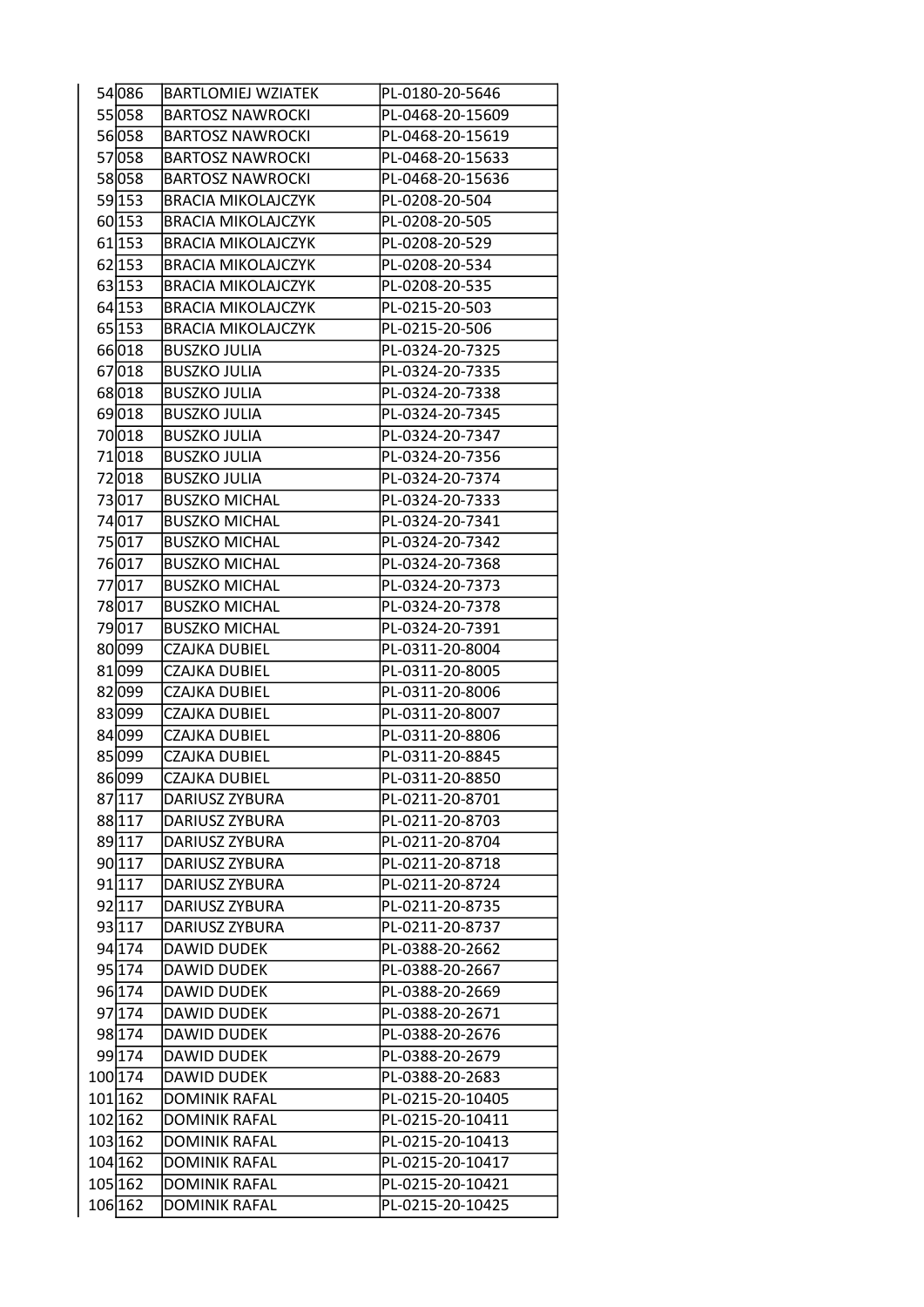| 107 162 | <b>DOMINIK RAFAL</b>      | PL-0215-20-10438 |
|---------|---------------------------|------------------|
| 108051  | <b>DROMADERY I</b>        | PL-0414-20-15698 |
| 109051  | <b>DROMADERY I</b>        | PL-0414-20-15700 |
| 110051  | <b>DROMADERY I</b>        | PL-0414-20-15714 |
| 111 096 | DYJAK ADAM                | PL-0215-20-10601 |
| 112096  | <b>DYJAK ADAM</b>         | PL-0215-20-10603 |
| 113096  | <b>DYJAK ADAM</b>         | PL-0215-20-10615 |
| 114 208 | <b>FILIP JARCZOK</b>      | PL-047-20-3301   |
| 115 208 | <b>FILIP JARCZOK</b>      | PL-047-20-3303   |
| 116 208 | <b>FILIP JARCZOK</b>      | PL-047-20-3305   |
| 117 208 | <b>FILIP JARCZOK</b>      | PL-047-20-3309   |
| 118 208 | <b>FILIP JARCZOK</b>      | PL-047-20-3312   |
| 119 208 | <b>FILIP JARCZOK</b>      | PL-047-20-3313   |
| 120 208 | <b>FILIP JARCZOK</b>      | PL-047-20-3322   |
| 121014  | <b>FLOREK RYSZARD</b>     | PL-0411-20-1210  |
| 122014  | <b>FLOREK RYSZARD</b>     | PL-0411-20-1231  |
| 123014  | <b>FLOREK RYSZARD</b>     | PL-0411-20-1237  |
| 124 014 | <b>FLOREK RYSZARD</b>     | PL-0411-20-1242  |
| 125014  | <b>FLOREK RYSZARD</b>     | PL-0411-20-1252  |
| 126014  | <b>FLOREK RYSZARD</b>     | PL-0411-20-1253  |
| 127014  | <b>FLOREK RYSZARD</b>     | PL-0411-20-1275  |
| 128049  | <b>GIBA</b>               | PL-0243-20-3053  |
| 129049  | <b>GIBA</b>               | PL-0243-20-3054  |
| 130049  | <b>GIBA</b>               | PL-0243-20-3410  |
| 131 049 | <b>GIBA</b>               | PL-0243-20-3411  |
| 132 049 | <b>GIBA</b>               | PL-0243-20-3431  |
| 133049  | <b>GIBA</b>               | PL-0243-20-3500  |
| 134 049 | <b>GIBA</b>               | PL-0277-20-9473  |
| 135 049 | <b>GIBA</b>               | PL-0277-20-9489  |
| 136025  | <b>GORA MARCIN</b>        | PL-0311-20-4205  |
| 137025  | <b>GORA MARCIN</b>        | PL-0311-20-4219  |
| 138025  | <b>GORA MARCIN</b>        | PL-0311-20-4223  |
| 139025  | GORA MARCIN               | PL-0311-20-4225  |
| 140025  | <b>GORA MARCIN</b>        | PL-0311-20-4227  |
| 141 025 | <b>GORA MARCIN</b>        | PL-0311-20-4232  |
| 142 121 | <b>GRZEGORZ KRAJEWSKI</b> | PL-0210-20-3788  |
| 143 121 | <b>GRZEGORZ KRAJEWSKI</b> | PL-0210-20-3790  |
| 144 121 | <b>GRZEGORZ KRAJEWSKI</b> | PL-0210-20-3791  |
| 145 121 | <b>GRZEGORZ KRAJEWSKI</b> | PL-0210-20-3792  |
| 146 121 | <b>GRZEGORZ KRAJEWSKI</b> | PL-0210-20-3793  |
| 147 121 | <b>GRZEGORZ KRAJEWSKI</b> | PL-0210-20-3794  |
| 148 121 | <b>GRZEGORZ KRAJEWSKI</b> | PL-0210-20-3796  |
| 149071  | <b>GRZEGORZ KUSAJ</b>     | PL-0211-20-8951  |
| 150071  | <b>GRZEGORZ KUSAJ</b>     | PL-0211-20-8953  |
| 151071  | GRZEGORZ KUSAJ            | PL-0211-20-8958  |
| 152 071 | <b>GRZEGORZ KUSAJ</b>     | PL-0211-20-8960  |
| 153071  | <b>GRZEGORZ KUSAJ</b>     | PL-0211-20-8961  |
| 154 071 | <b>GRZEGORZ KUSAJ</b>     | PL-0211-20-8994  |
| 155046  | <b>HOLA PIOTR</b>         | PL-0411-20-3505  |
| 156046  | <b>HOLA PIOTR</b>         | PL-0411-20-3520  |
| 157046  | <b>HOLA PIOTR</b>         | PL-0411-20-3521  |
| 158046  | <b>HOLA PIOTR</b>         | PL-0411-20-3523  |
| 159046  | <b>HOLA PIOTR</b>         | PL-0411-20-3532  |
|         |                           |                  |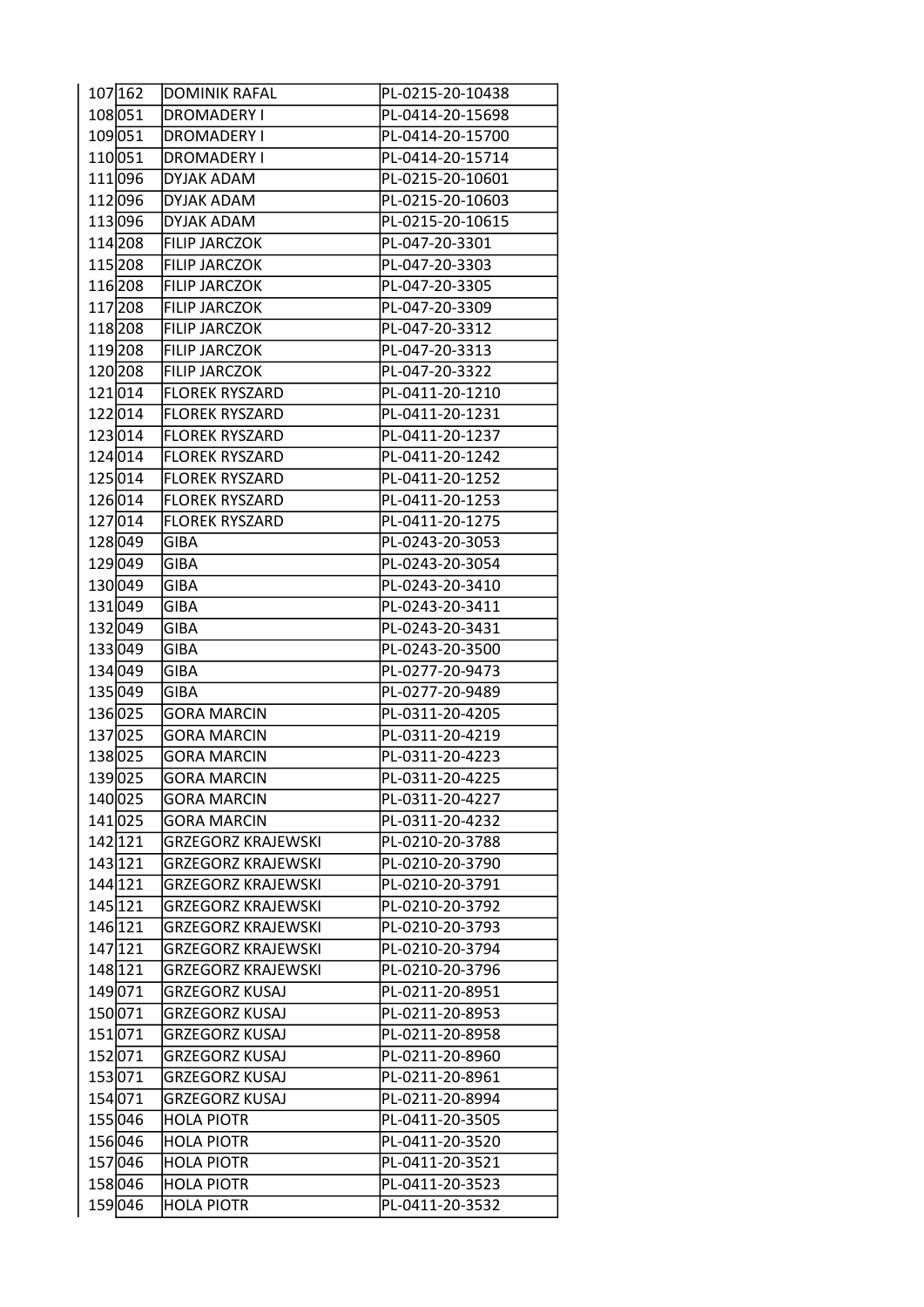| 160046  | HOLA PIOTR               | PL-08-20-5916    |
|---------|--------------------------|------------------|
| 161046  | HOLA PIOTR               | PL-08-20-5917    |
| 162215  | JGJL                     | PL-20-381-1062   |
| 163 215 | JGJL                     | PL-20-381-1064   |
| 164215  | りGJL                     | PL-20-381-1076   |
| 165215  | <u>nenr</u>              | PL-20-381-1078   |
| 166215  | <b>J</b> G J L           | PL-20-381-172    |
| 167 215 | JGJL                     | PL-20-381-175    |
| 168 215 | Jugul                    | PL-20-381-178    |
| 169 184 | JACEK LUKASZYK           | PL-0215-20-9615  |
| 170 184 | JACEK LUKASZYK           | PL-0215-20-9860  |
| 171 184 | JACEK LUKASZYK           | PL-0215-20-9895  |
| 172085  | JOZEF & MARCIN team      | PL-0100-20-12142 |
| 173085  | JOZEF & MARCIN team      | PL-0100-20-12287 |
| 174085  | JOZEF & MARCIN team      | PL-099-20-5653   |
| 175085  | JOZEF & MARCIN team      | PL-099-20-5655   |
| 176085  | JOZEF & MARCIN team      | PL-099-20-5664   |
| 177085  | JOZEF & MARCIN team      | PL-099-20-5667   |
| 178085  | JOZEF & MARCIN team      | PL-099-20-969    |
| 179003  | JUSTYNA KORYCKA          | PL-0490-20-5654  |
| 180003  | JUSTYNA KORYCKA          | PL-0490-20-5655  |
| 181003  | JUSTYNA KORYCKA          | PL-0490-20-5656  |
| 182003  | JUSTYNA KORYCKA          | PL-0490-20-5657  |
| 183003  | JUSTYNA KORYCKA          | PL-0490-20-5658  |
| 184 003 | <b>JUSTYNA KORYCKA</b>   | PL-0490-20-5659  |
| 185003  | JUSTYNA KORYCKA          | PL-0490-20-5660  |
| 186066  | <b>KAMIL RAFAL</b>       | PL-0215-20-10401 |
| 187066  | <b>KAMIL RAFAL</b>       | PL-0215-20-10407 |
| 188066  | <b>KAMIL RAFAL</b>       | PL-0215-20-10410 |
| 189066  | KAMIL RAFAL              | PL-0215-20-10416 |
| 190066  | <b>KAMIL RAFAL</b>       | PL-0215-20-10424 |
| 191066  | <b>KAMIL RAFAL</b>       | PL-0215-20-10440 |
| 192066  | KAMIL RAFAL              | PL-0215-20-10448 |
| 193 149 | <b>KORBUS KRZYSZTOF</b>  | PL-0318-20-2822  |
| 194 149 | <b>KORBUS KRZYSZTOF</b>  | PL-0318-20-3210  |
| 195 149 | <b>KORBUS KRZYSZTOF</b>  | PL-0318-20-3241  |
| 196 149 | <b>KORBUS KRZYSZTOF</b>  | PL-0318-20-3342  |
| 197 149 | <b>KORBUS KRZYSZTOF</b>  | PL-0318-20-3343  |
| 198 149 | <b>KORBUS KRZYSZTOF</b>  | PL-0318-20-3376  |
| 199 149 | <b>KORBUS KRZYSZTOF</b>  | PL-0318-20-3395  |
| 200010  | <b>KRAWCZYK RYSZARD</b>  | PL-0210-20-1140  |
| 201010  | <b>KRAWCZYK RYSZARD</b>  | PL-0210-20-1176  |
| 202012  | <b>KRAWIECZEK LUCJAN</b> | PL-0129-20-1788  |
| 203012  | <b>KRAWIECZEK LUCJAN</b> | PL-0129-20-1795  |
| 204012  | <b>KRAWIECZEK LUCJAN</b> | PL-0143-20-6038  |
| 205012  | <b>KRAWIECZEK LUCJAN</b> | PL-0143-20-6051  |
| 206012  | <b>KRAWIECZEK LUCJAN</b> | PL-0143-20-6052  |
| 207012  | <b>KRAWIECZEK LUCJAN</b> | PL-0143-20-6056  |
| 208012  | <b>KRAWIECZEK LUCJAN</b> | PL-0143-20-6058  |
| 209077  | KROLIKOWSKI-ROBAKIEWICZ  | PL-0475-20-11226 |
| 210077  | KROLIKOWSKI-ROBAKIEWICZ  | PL-0475-20-11238 |
| 211077  | KROLIKOWSKI-ROBAKIEWICZ  | PL-0475-20-11239 |
| 212 077 | KROLIKOWSKI-ROBAKIEWICZ  | PL-0475-20-11241 |
|         |                          |                  |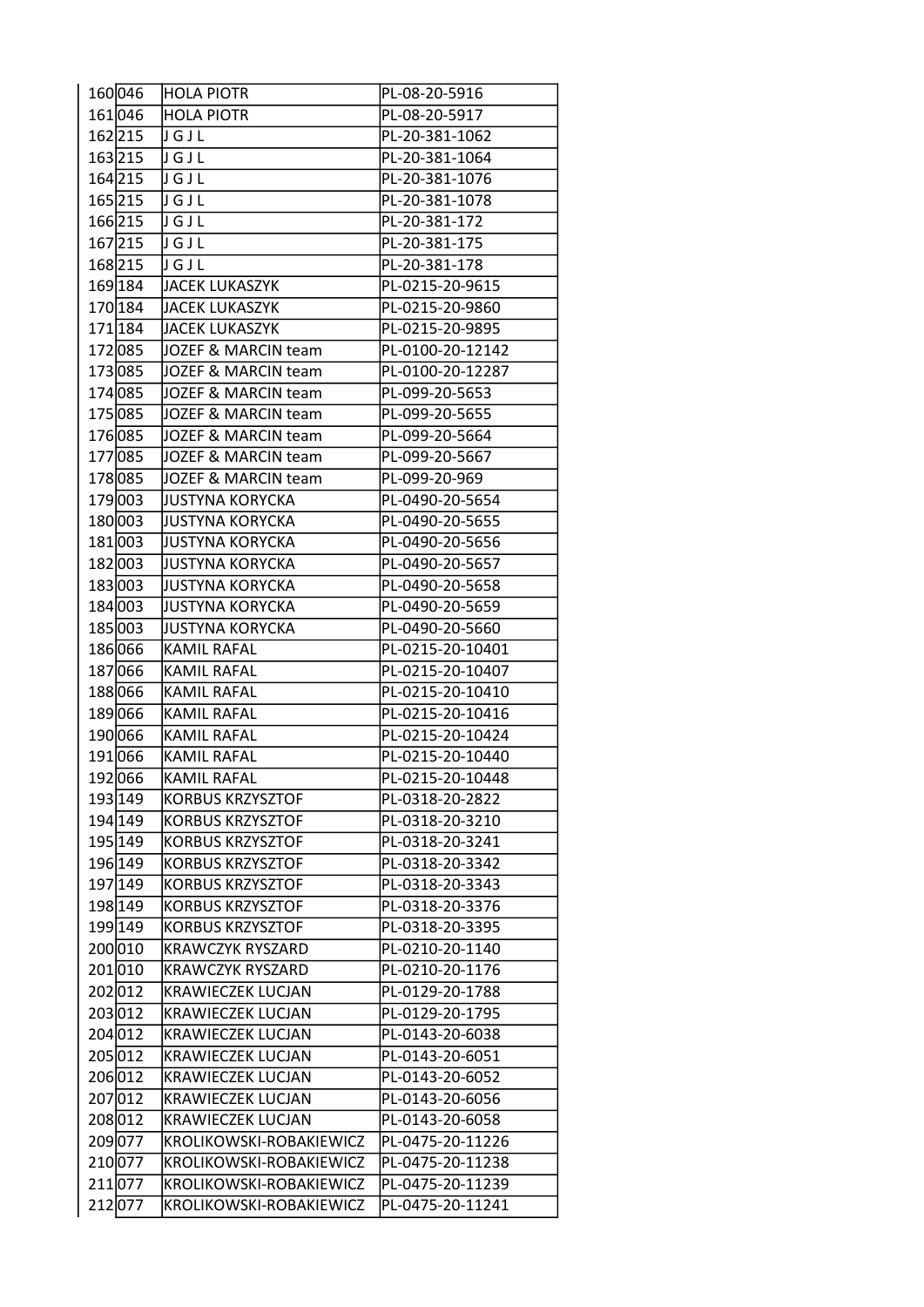| 213077  | KROLIKOWSKI-ROBAKIEWICZ    | PL-0475-20-11242 |
|---------|----------------------------|------------------|
| 214 077 | KROLIKOWSKI-ROBAKIEWICZ    | PL-0475-20-11247 |
| 215077  | KROLIKOWSKI-ROBAKIEWICZ    | PL-0475-20-11248 |
| 216077  | KROLIKOWSKI-ROBAKIEWICZ    | PL-0475-20-11253 |
| 217 190 | <b>KRYSTIAN KROWICKI</b>   | PL-0413-20-7479  |
| 218 190 | <b>KRYSTIAN KROWICKI</b>   | PL-0413-20-7480  |
| 219 190 | <b>KRYSTIAN KROWICKI</b>   | PL-0413-20-7483  |
| 220 190 | <b>KRYSTIAN KROWICKI</b>   | PL-0413-20-7485  |
| 221 190 | <b>KRYSTIAN KROWICKI</b>   | PL-0413-20-7486  |
| 222 190 | <b>KRYSTIAN KROWICKI</b>   | PL-0413-20-7497  |
| 223 190 | <b>KRYSTIAN KROWICKI</b>   | PL-0413-20-7498  |
| 224 210 | <b>KRZYSZTOF KOSTECKI</b>  | PL-0208-20-1250  |
| 225 210 | <b>KRZYSZTOF KOSTECKI</b>  | PL-0208-20-1251  |
| 226 210 | <b>KRZYSZTOF KOSTECKI</b>  | PL-0208-20-1253  |
| 227210  | <b>KRZYSZTOF KOSTECKI</b>  | PL-0208-20-1254  |
| 228 210 | <b>KRZYSZTOF KOSTECKI</b>  | PL-0208-20-1255  |
| 229210  | <b>KRZYSZTOF KOSTECKI</b>  | PL-0208-20-1256  |
| 230210  | <b>KRZYSZTOF KOSTECKI</b>  | PL-0208-20-1257  |
| 231 109 | <b>KUCHARSKI DAREK TIM</b> | PL-0281-20-10303 |
| 232 109 | <b>KUCHARSKI DAREK TIM</b> | PL-0281-20-10304 |
| 233 109 | KUCHARSKI DAREK TIM        | PL-0281-20-12214 |
| 234 109 | KUCHARSKI DAREK TIM        | PL-0281-20-12271 |
| 235 109 | KUCHARSKI DAREK TIM        | PL-0281-20-8804  |
| 236 109 | KUCHARSKI DAREK TIM        | PL-0281-20-8892  |
| 237 181 | <b>KURKOWSKI SLAWOMIR</b>  | PL-0321-20-5986  |
| 238 181 | <b>KURKOWSKI SLAWOMIR</b>  | PL-0321-20-5994  |
| 239 181 | <b>KURKOWSKI SLAWOMIR</b>  | PL-0321-20-5995  |
| 240 181 | <b>KURKOWSKI SLAWOMIR</b>  | PL-0321-20-5997  |
| 241 181 | <b>KURKOWSKI SLAWOMIR</b>  | PL-0321-20-5998  |
| 242 181 | <b>KURKOWSKI SLAWOMIR</b>  | PL-0321-20-5999  |
| 243 181 | <b>KURKOWSKI SLAWOMIR</b>  | PL-0321-20-6000  |
| 244 011 | <b>KWIETNIOWSKI RAFAL</b>  | PL-0215-20-612   |
| 245011  | <b>KWIETNIOWSKI RAFAL</b>  | PL-0215-20-643   |
| 246 011 | KWIETNIOWSKI RAFAL         | PL-0215-20-656   |
| 247 011 | KWIETNIOWSKI RAFAL         | PL-0215-20-663   |
| 248072  | <b>LASECKI JERZY</b>       | PL-0468-20-5921  |
| 249072  | <b>LASECKI JERZY</b>       | PL-0468-20-5923  |
| 250 072 | <b>LASECKI JERZY</b>       | PL-0468-20-5948  |
| 251072  | <b>LASECKI JERZY</b>       | PL-0468-20-5951  |
| 252072  | <b>LASECKI JERZY</b>       | PL-0468-20-5979  |
| 253072  | <b>LASECKI JERZY</b>       | PL-0468-20-5984  |
| 254 072 | <b>LASECKI JERZY</b>       | PL-0468-20-5987  |
| 255015  | LOBODA ADAM                | PL-033-20-4076   |
| 256015  | LOBODA ADAM                | PL-033-20-4095   |
| 257015  | LOBODA ADAM                | PL-033-20-4097   |
| 258 214 | MACIUSZEK MICHAL           | PL-0232-20-6301  |
| 259214  | MACIUSZEK MICHAL           | PL-0232-20-6303  |
| 260 214 | MACIUSZEK MICHAL           | PL-0232-20-6305  |
| 261214  | MACIUSZEK MICHAL           | PL-0232-20-6314  |
| 262214  | MACIUSZEK MICHAL           | PL-0232-20-6317  |
| 263 214 | MACIUSZEK MICHAL           | PL-0232-20-6320  |
| 264 214 | MACIUSZEK MICHAL           | PL-0232-20-6323  |
| 265 1   | MALEC MAREK II             | PL-0215-20-10850 |
|         |                            |                  |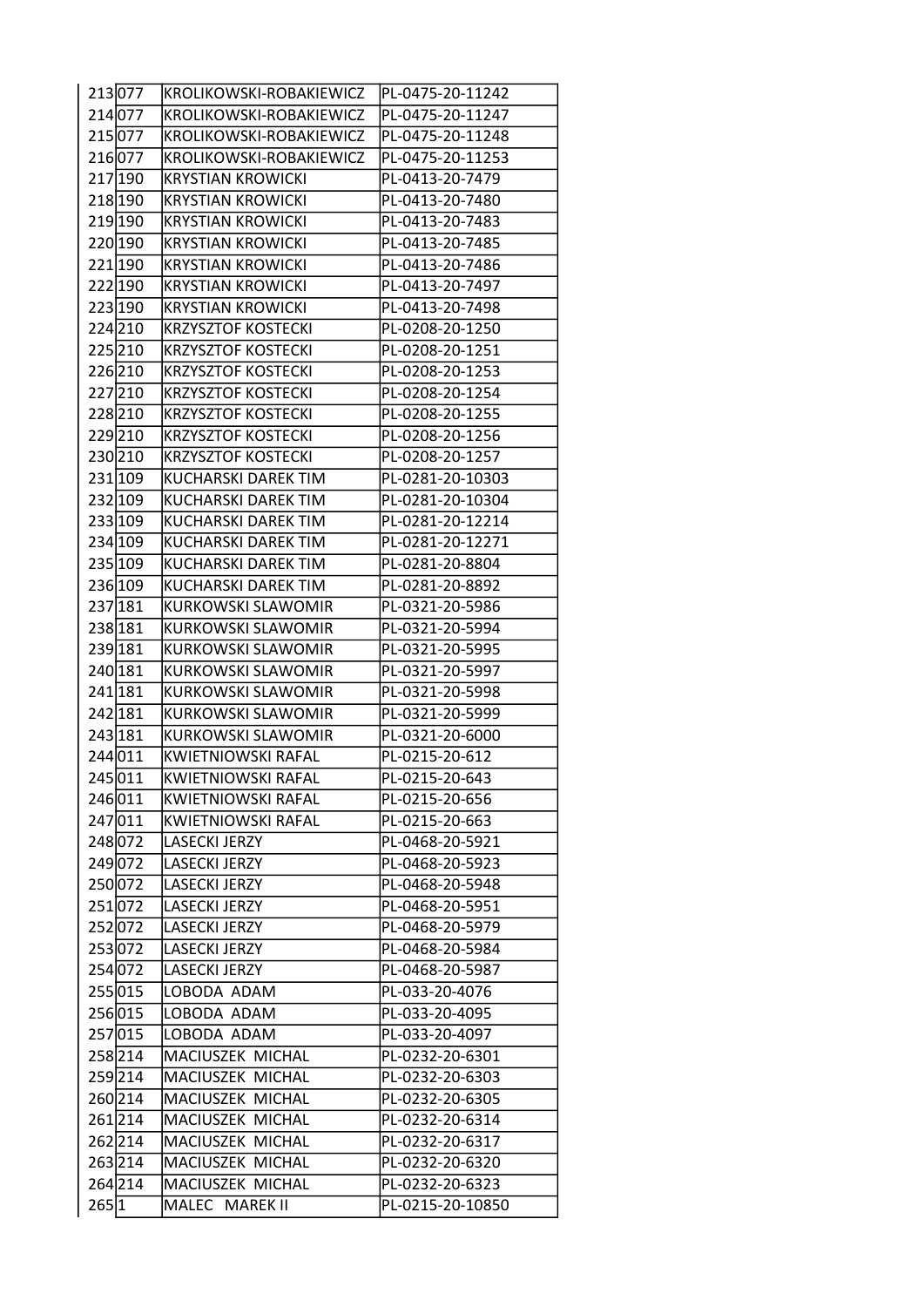| 266 1 |         | MALEC MAREK II           | PL-0215-20-10851 |
|-------|---------|--------------------------|------------------|
| 267 1 |         | MALEC MAREK II           | PL-0215-20-10854 |
| 2681  |         | MALEC MAREK II           | PL-0215-20-10855 |
| 2691  |         | MALEC MAREK II           | PL-0215-20-10859 |
| 2701  |         | MALEC MAREK II           | PL-0215-20-10881 |
|       | 271059  | <b>MALEC MAREK</b>       | PL-0215-20-10849 |
|       | 272059  | <b>MALEC MAREK</b>       | PL-0215-20-10858 |
|       | 273059  | <b>MALEC MAREK</b>       | PL-0215-20-10870 |
|       | 274059  | <b>MALEC MAREK</b>       | PL-0215-20-10890 |
|       | 275059  | <b>MALEC MAREK</b>       | PL-0215-20-10896 |
|       | 276059  | <b>MALEC MAREK</b>       | PL-0215-20-10897 |
|       | 277059  | <b>MALEC MAREK</b>       | PL-0215-20-10899 |
|       | 278073  | <b>MARCIN LIPKA</b>      | PL-08-20-2251    |
|       | 279 073 | <b>MARCIN LIPKA</b>      | PL-08-20-2254    |
|       | 280073  | <b>MARCIN LIPKA</b>      | PL-08-20-2256    |
|       | 281073  | <b>MARCIN LIPKA</b>      | PL-08-20-2257    |
|       | 282 073 | <b>MARCIN LIPKA</b>      | PL-08-20-2261    |
|       | 283073  | <b>MARCIN LIPKA</b>      | PL-08-20-2262    |
|       | 284 073 | <b>MARCIN LIPKA</b>      | PL-08-20-2266    |
|       | 285216  | MIECZYSLAW KWIETNIOWSKI  | PL-0215-20-134   |
|       | 286 216 | MIECZYSLAW KWIETNIOWSKI  | PL-0215-20-146   |
|       | 287 216 | MIECZYSLAW KWIETNIOWSKI  | PL-0215-20-147   |
|       | 288216  | MIECZYSLAW KWIETNIOWSKI  | PL-0215-20-153   |
|       | 289216  | MIECZYSLAW KWIETNIOWSKI  | PL-0215-20-160   |
|       | 290 216 | MIECZYSLAW KWIETNIOWSKI  | PL-0215-20-164   |
|       | 291216  | MIECZYSLAW KWIETNIOWSKI  | PL-0215-20-166   |
|       | 292 067 | MIROSLAW WARDA           | PL-0211-20-8104  |
|       | 293067  | MIROSLAW WARDA           | PL-0211-20-8113  |
|       | 294 067 | MIROSLAW WARDA           | PL-0211-20-8130  |
|       | 295 067 | MIROSLAW WARDA           | PL-0211-20-8134  |
|       | 296 067 | MIROSLAW WARDA           | PL-0211-20-8142  |
|       | 297067  | MIROSLAW WARDA           | PL-0211-20-8144  |
|       | 298067  | MIROSLAW WARDA           | PL-0211-20-8145  |
|       | 299 005 | MMMMM DANILOWICZ         | PL-0215-20-11167 |
|       | 300 005 | MMMMM DANILOWICZ         | PL-0215-20-11183 |
|       | 301 191 | <b>NACULAK ARTUR</b>     | PL-0413-20-9304  |
|       | 302 191 | <b>NACULAK ARTUR</b>     | PL-0413-20-9327  |
|       | 303 191 | <b>NACULAK ARTUR</b>     | PL-0413-20-9351  |
|       | 304 191 | <b>NACULAK ARTUR</b>     | PL-0413-20-9375  |
|       | 305 191 | <b>NACULAK ARTUR</b>     | PL-0413-20-9380  |
|       | 306 191 | <b>NACULAK ARTUR</b>     | PL-0413-20-9386  |
|       | 307 004 | OBIDZINSKI ROBERT        | PL-0490-20-7061  |
|       | 308 004 | <b>OBIDZINSKI ROBERT</b> | PL-0490-20-7063  |
|       | 309004  | <b>OBIDZINSKI ROBERT</b> | PL-0490-20-7066  |
|       | 310004  | <b>OBIDZINSKI ROBERT</b> | PL-0490-20-7071  |
|       | 311 004 | <b>OBIDZINSKI ROBERT</b> | PL-0490-20-7072  |
|       | 312 004 | <b>OBIDZINSKI ROBERT</b> | PL-0490-20-7074  |
|       | 313004  | OBIDZINSKI ROBERT        | PL-0490-20-7075  |
|       | 314 013 | <b>OLIVIER KRAWCZAK</b>  | PL-0139-20-2018  |
|       | 315 013 | <b>OLIVIER KRAWCZAK</b>  | PL-0139-20-2040  |
|       | 316013  | <b>OLIVIER KRAWCZAK</b>  | PL-0139-20-2059  |
|       | 317013  | <b>OLIVIER KRAWCZAK</b>  | PL-0139-20-2069  |
|       | 318013  | OLIVIER KRAWCZAK         | PL-0139-20-2095  |
|       |         |                          |                  |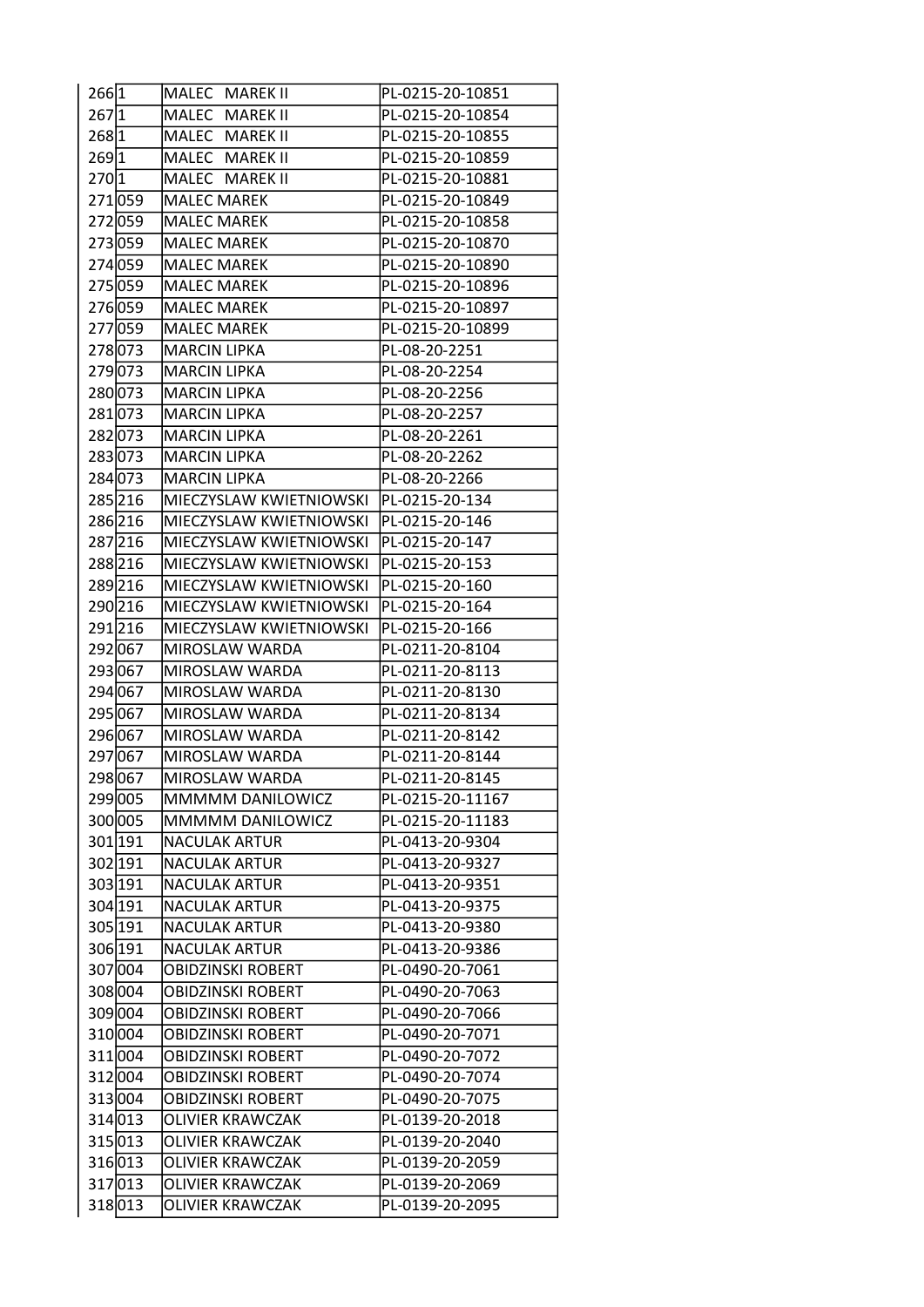| 319084  | <b>OLIWKA TEAM</b>                     | PL-0293-20-4942 |
|---------|----------------------------------------|-----------------|
| 320084  | <b>OLIWKA TEAM</b>                     | PL-0412-20-7581 |
| 321 084 | <b>OLIWKA TEAM</b>                     | PL-0412-20-7583 |
| 322084  | <b>OLIWKA TEAM</b>                     | PL-0412-20-7588 |
| 323084  | <b>OLIWKA TEAM</b>                     | PL-0412-20-7589 |
| 324 069 | PAN SEKULSKI I ZELAZNIAKI              | PL-0303-20-1044 |
| 325 069 | PAN SEKULSKI I ZELAZNIAKI              | PL-0303-20-1047 |
| 326 069 | PAN SEKULSKI I ZELAZNIAKI              | PL-0303-20-1056 |
| 327069  | PAN SEKULSKI I ZELAZNIAKI              | PL-0468-20-4110 |
| 328 069 | PAN SEKULSKI I ZELAZNIAKI              | PL-0468-20-4120 |
| 329069  | PAN SEKULSKI I ZELAZNIAKI              | PL-0468-20-4143 |
| 330 069 | PAN SEKULSKI I ZELAZNIAKI              | PL-0468-20-4160 |
| 331226  | PAWEL MALGORZATA LANDM4PL-0208-20-2186 |                 |
| 332 226 | PAWEL MALGORZATA LANDM/PL-0208-20-5180 |                 |
| 333226  | PAWEL MALGORZATA LANDM4PL-0208-20-5185 |                 |
| 334226  | PAWEL MALGORZATA LANDMAPL-0208-20-5187 |                 |
| 335 194 | PIOTR SMYK II                          | PL-0463-20-3309 |
| 336 194 | PIOTR SMYK II                          | PL-0463-20-3310 |
| 337194  | PIOTR SMYK II                          | PL-0463-20-3320 |
| 338 194 | <b>PIOTR SMYK II</b>                   | PL-0463-20-3321 |
| 339 194 | PIOTR SMYK II                          | PL-0463-20-3336 |
| 340 194 | PIOTR SMYK II                          | PL-0463-20-3349 |
| 341 194 | PIOTR SMYK II                          | PL-0463-20-3364 |
| 342 083 | <b>PROMOTOR</b>                        | PL-0129-20-1703 |
| 343 083 | <b>PROMOTOR</b>                        | PL-0129-20-1780 |
| 344 083 | <b>PROMOTOR</b>                        | PL-0129-20-1799 |
| 345 083 | <b>PROMOTOR</b>                        | PL-0143-20-6026 |
| 346 145 | PRZEDNIKOWSKI WIESLAW                  | PL-0306-20-2063 |
| 347 145 | PRZEDNIKOWSKI WIESLAW                  | PL-0306-20-2068 |
| 348 145 | PRZEDNIKOWSKI WIESLAW                  | PL-0306-20-2073 |
| 349 145 | PRZEDNIKOWSKI WIESLAW                  | PL-0306-20-2074 |
| 350 145 | PRZEDNIKOWSKI WIESLAW                  | PL-0306-20-2078 |
| 351145  | PRZEDNIKOWSKI WIESLAW                  | PL-0306-20-2079 |
| 352 145 | PRZEDNIKOWSKI WIESLAW                  | PL-0306-20-2082 |
| 353 177 | RIO ADI                                | PL-0422-20-1118 |
| 354 177 | RIO ADI                                | PL-0422-20-1119 |
| 355 177 | RIO ADI                                | PL-0422-20-1120 |
| 356 177 | RIO ADI                                | PL-0422-20-1140 |
| 357 177 | RIO ADI                                | PL-0422-20-1141 |
| 358 177 | RIO ADI                                | PL-0422-20-1142 |
| 359 177 | RIO ADI                                | PL-0422-20-5309 |
| 360 209 | <b>SANTOS HODOWLA</b>                  | PL-208-20-1235  |
| 361 209 | <b>SANTOS HODOWLA</b>                  | PL-208-20-1236  |
| 362 209 | <b>SANTOS HODOWLA</b>                  | PL-208-20-1237  |
| 363 209 | <b>SANTOS HODOWLA</b>                  | PL-208-20-1239  |
| 364 209 | <b>SANTOS HODOWLA</b>                  | PL-208-20-1240  |
| 365 209 | SANTOS HODOWLA                         | PL-208-20-1242  |
| 366 209 | <b>SANTOS HODOWLA</b>                  | PL-208-20-1245  |
| 367040  | <b>SCHNAIDER KRZYSZTOF</b>             | PL-0232-20-8648 |
| 368 052 | <b>SERAFIN LESZEK</b>                  | PL-0250-20-4004 |
| 369 052 | <b>SERAFIN LESZEK</b>                  | PL-0250-20-4007 |
| 370 052 | <b>SERAFIN LESZEK</b>                  | PL-0250-20-4009 |
| 371052  | <b>SERAFIN LESZEK</b>                  | PL-0250-20-4011 |
|         |                                        |                 |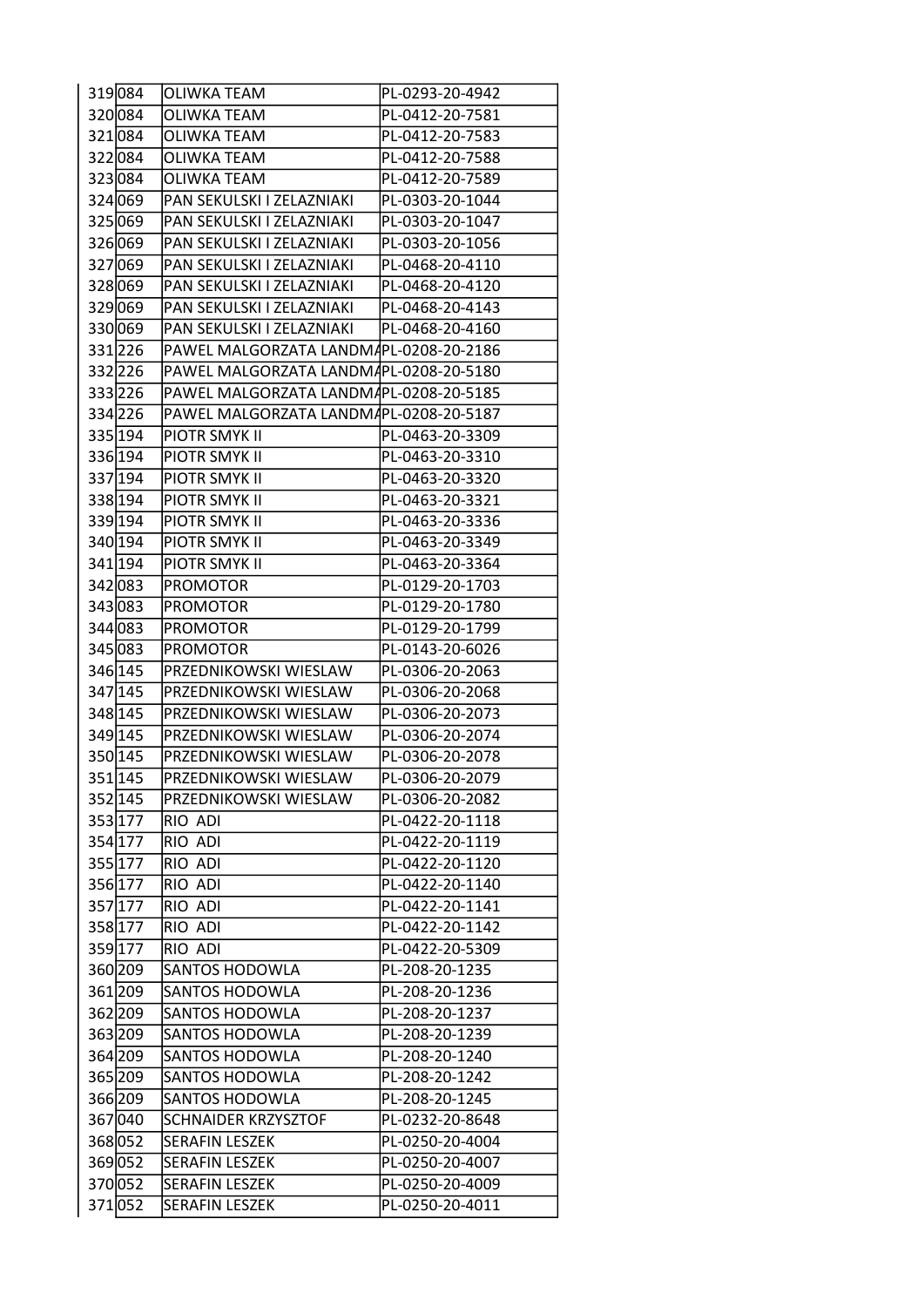| PL-0250-20-4017<br>373052<br><b>SERAFIN LESZEK</b><br>374 052<br><b>SERAFIN LESZEK</b><br>PL-0250-20-4019<br>SEYKOpol JERZY SERZYSKO<br>375 048<br>PL-0478-20-2006<br>SEYKOpol JERZY SERZYSKO<br>376048<br>PL-0478-20-2007<br>377093<br>SLAWOMIR BLASZCZAK<br>PL-0215-20-2304<br>378 093<br>SLAWOMIR BLASZCZAK<br>PL-0215-20-2305<br>379 093<br>SLAWOMIR BLASZCZAK<br>PL-0215-20-2306<br>380 093<br>SLAWOMIR BLASZCZAK<br>PL-0215-20-2309<br>381 093<br>PL-0215-20-2310<br><b>SLAWOMIR BLASZCZAK</b><br>382 093<br><b>SLAWOMIR BLASZCZAK</b><br>PL-0215-20-2325<br>383 093<br><b>SLAWOMIR BLASZCZAK</b><br>PL-0215-20-2335<br>384 108<br><b>SLAWOMIR KLECZAJ</b><br>PL-0180-20-9628<br><b>SLAWOMIR KLECZAJ</b><br>385 108<br>PL-0180-20-9629<br>386 108<br><b>SLAWOMIR KLECZAJ</b><br>PL-0180-20-9630<br>387 108<br><b>SLAWOMIR KLECZAJ</b><br>PL-0180-20-9631<br>388 108<br><b>SLAWOMIR KLECZAJ</b><br>PL-0180-20-9638<br>389 108<br><b>SLAWOMIR KLECZAJ</b><br>PL-0180-20-9645<br>390 108<br><b>SLAWOMIR KLECZAJ</b><br>PL-0180-20-9646<br>391039<br><b>SMYK PIOTR</b><br>PL-0210-20-3787<br>392 039<br><b>SMYK PIOTR</b><br>PL-0210-20-3789<br>393039<br><b>SMYK PIOTR</b><br>PL-0210-20-3795<br>394 039<br><b>SMYK PIOTR</b><br>PL-0210-20-3797<br>395 039<br><b>SMYK PIOTR</b><br>PL-0210-20-3798<br>396 039<br><b>SMYK PIOTR</b><br>PL-0210-20-3799<br>397039<br><b>SMYK PIOTR</b><br>PL-0210-20-3800<br>398081<br>STANISLAW CHUDY-STANI<br>PL-0231-20-7325<br>399 081<br>STANISLAW CHUDY-STANI<br>PL-0231-20-7326<br>400081<br><b>STANISLAW CHUDY-STANI</b><br>PL-0231-20-7331<br>401 081<br>STANISLAW CHUDY-STANI<br>PL-0231-20-7333<br>402 081<br><b>STANISLAW CHUDY-STANI</b><br>PL-0231-20-7334<br>403081<br>STANISLAW CHUDY-STANI<br>PL-0231-20-7342<br>404 103<br>SZEREGOWIEC DOLOT<br>PL-02-20-6903<br>405 103<br>SZEREGOWIEC DOLOT<br>PL-02-20-6907<br>406 103<br>SZEREGOWIEC DOLOT<br>PL-02-20-6913<br>407 103<br>SZEREGOWIEC DOLOT<br>PL-02-20-6915<br>408 103<br><b>SZEREGOWIEC DOLOT</b><br>PL-02-20-6917<br>409 103<br>SZEREGOWIEC DOLOT<br>PL-02-20-6920<br>410 103<br>SZEREGOWIEC DOLOT<br>PL-02-20-6922<br>411 008<br><b>SZTOBNICKI PAWEL</b><br>PL-0102-20-9101<br>412 008<br><b>SZTOBNICKI PAWEL</b><br>PL-0102-20-9102<br>413008<br><b>SZTOBNICKI PAWEL</b><br>PL-0102-20-9105<br>414 008<br><b>SZTOBNICKI PAWEL</b><br>PL-0102-20-9106<br>415 008<br><b>SZTOBNICKI PAWEL</b><br>PL-0102-20-9107<br>416 008<br><b>SZTOBNICKI PAWEL</b><br>S-24-20-329 |
|---------------------------------------------------------------------------------------------------------------------------------------------------------------------------------------------------------------------------------------------------------------------------------------------------------------------------------------------------------------------------------------------------------------------------------------------------------------------------------------------------------------------------------------------------------------------------------------------------------------------------------------------------------------------------------------------------------------------------------------------------------------------------------------------------------------------------------------------------------------------------------------------------------------------------------------------------------------------------------------------------------------------------------------------------------------------------------------------------------------------------------------------------------------------------------------------------------------------------------------------------------------------------------------------------------------------------------------------------------------------------------------------------------------------------------------------------------------------------------------------------------------------------------------------------------------------------------------------------------------------------------------------------------------------------------------------------------------------------------------------------------------------------------------------------------------------------------------------------------------------------------------------------------------------------------------------------------------------------------------------------------------------------------------------------------------------------------------------------------------------------------------------------------------------------------------------------------------------------------------------------------------------------------------------------------------------------------------------------------------------------------------------------------------------------------------------------------------------------------|
|                                                                                                                                                                                                                                                                                                                                                                                                                                                                                                                                                                                                                                                                                                                                                                                                                                                                                                                                                                                                                                                                                                                                                                                                                                                                                                                                                                                                                                                                                                                                                                                                                                                                                                                                                                                                                                                                                                                                                                                                                                                                                                                                                                                                                                                                                                                                                                                                                                                                                 |
|                                                                                                                                                                                                                                                                                                                                                                                                                                                                                                                                                                                                                                                                                                                                                                                                                                                                                                                                                                                                                                                                                                                                                                                                                                                                                                                                                                                                                                                                                                                                                                                                                                                                                                                                                                                                                                                                                                                                                                                                                                                                                                                                                                                                                                                                                                                                                                                                                                                                                 |
|                                                                                                                                                                                                                                                                                                                                                                                                                                                                                                                                                                                                                                                                                                                                                                                                                                                                                                                                                                                                                                                                                                                                                                                                                                                                                                                                                                                                                                                                                                                                                                                                                                                                                                                                                                                                                                                                                                                                                                                                                                                                                                                                                                                                                                                                                                                                                                                                                                                                                 |
|                                                                                                                                                                                                                                                                                                                                                                                                                                                                                                                                                                                                                                                                                                                                                                                                                                                                                                                                                                                                                                                                                                                                                                                                                                                                                                                                                                                                                                                                                                                                                                                                                                                                                                                                                                                                                                                                                                                                                                                                                                                                                                                                                                                                                                                                                                                                                                                                                                                                                 |
|                                                                                                                                                                                                                                                                                                                                                                                                                                                                                                                                                                                                                                                                                                                                                                                                                                                                                                                                                                                                                                                                                                                                                                                                                                                                                                                                                                                                                                                                                                                                                                                                                                                                                                                                                                                                                                                                                                                                                                                                                                                                                                                                                                                                                                                                                                                                                                                                                                                                                 |
|                                                                                                                                                                                                                                                                                                                                                                                                                                                                                                                                                                                                                                                                                                                                                                                                                                                                                                                                                                                                                                                                                                                                                                                                                                                                                                                                                                                                                                                                                                                                                                                                                                                                                                                                                                                                                                                                                                                                                                                                                                                                                                                                                                                                                                                                                                                                                                                                                                                                                 |
|                                                                                                                                                                                                                                                                                                                                                                                                                                                                                                                                                                                                                                                                                                                                                                                                                                                                                                                                                                                                                                                                                                                                                                                                                                                                                                                                                                                                                                                                                                                                                                                                                                                                                                                                                                                                                                                                                                                                                                                                                                                                                                                                                                                                                                                                                                                                                                                                                                                                                 |
|                                                                                                                                                                                                                                                                                                                                                                                                                                                                                                                                                                                                                                                                                                                                                                                                                                                                                                                                                                                                                                                                                                                                                                                                                                                                                                                                                                                                                                                                                                                                                                                                                                                                                                                                                                                                                                                                                                                                                                                                                                                                                                                                                                                                                                                                                                                                                                                                                                                                                 |
|                                                                                                                                                                                                                                                                                                                                                                                                                                                                                                                                                                                                                                                                                                                                                                                                                                                                                                                                                                                                                                                                                                                                                                                                                                                                                                                                                                                                                                                                                                                                                                                                                                                                                                                                                                                                                                                                                                                                                                                                                                                                                                                                                                                                                                                                                                                                                                                                                                                                                 |
|                                                                                                                                                                                                                                                                                                                                                                                                                                                                                                                                                                                                                                                                                                                                                                                                                                                                                                                                                                                                                                                                                                                                                                                                                                                                                                                                                                                                                                                                                                                                                                                                                                                                                                                                                                                                                                                                                                                                                                                                                                                                                                                                                                                                                                                                                                                                                                                                                                                                                 |
|                                                                                                                                                                                                                                                                                                                                                                                                                                                                                                                                                                                                                                                                                                                                                                                                                                                                                                                                                                                                                                                                                                                                                                                                                                                                                                                                                                                                                                                                                                                                                                                                                                                                                                                                                                                                                                                                                                                                                                                                                                                                                                                                                                                                                                                                                                                                                                                                                                                                                 |
|                                                                                                                                                                                                                                                                                                                                                                                                                                                                                                                                                                                                                                                                                                                                                                                                                                                                                                                                                                                                                                                                                                                                                                                                                                                                                                                                                                                                                                                                                                                                                                                                                                                                                                                                                                                                                                                                                                                                                                                                                                                                                                                                                                                                                                                                                                                                                                                                                                                                                 |
|                                                                                                                                                                                                                                                                                                                                                                                                                                                                                                                                                                                                                                                                                                                                                                                                                                                                                                                                                                                                                                                                                                                                                                                                                                                                                                                                                                                                                                                                                                                                                                                                                                                                                                                                                                                                                                                                                                                                                                                                                                                                                                                                                                                                                                                                                                                                                                                                                                                                                 |
|                                                                                                                                                                                                                                                                                                                                                                                                                                                                                                                                                                                                                                                                                                                                                                                                                                                                                                                                                                                                                                                                                                                                                                                                                                                                                                                                                                                                                                                                                                                                                                                                                                                                                                                                                                                                                                                                                                                                                                                                                                                                                                                                                                                                                                                                                                                                                                                                                                                                                 |
|                                                                                                                                                                                                                                                                                                                                                                                                                                                                                                                                                                                                                                                                                                                                                                                                                                                                                                                                                                                                                                                                                                                                                                                                                                                                                                                                                                                                                                                                                                                                                                                                                                                                                                                                                                                                                                                                                                                                                                                                                                                                                                                                                                                                                                                                                                                                                                                                                                                                                 |
|                                                                                                                                                                                                                                                                                                                                                                                                                                                                                                                                                                                                                                                                                                                                                                                                                                                                                                                                                                                                                                                                                                                                                                                                                                                                                                                                                                                                                                                                                                                                                                                                                                                                                                                                                                                                                                                                                                                                                                                                                                                                                                                                                                                                                                                                                                                                                                                                                                                                                 |
|                                                                                                                                                                                                                                                                                                                                                                                                                                                                                                                                                                                                                                                                                                                                                                                                                                                                                                                                                                                                                                                                                                                                                                                                                                                                                                                                                                                                                                                                                                                                                                                                                                                                                                                                                                                                                                                                                                                                                                                                                                                                                                                                                                                                                                                                                                                                                                                                                                                                                 |
|                                                                                                                                                                                                                                                                                                                                                                                                                                                                                                                                                                                                                                                                                                                                                                                                                                                                                                                                                                                                                                                                                                                                                                                                                                                                                                                                                                                                                                                                                                                                                                                                                                                                                                                                                                                                                                                                                                                                                                                                                                                                                                                                                                                                                                                                                                                                                                                                                                                                                 |
|                                                                                                                                                                                                                                                                                                                                                                                                                                                                                                                                                                                                                                                                                                                                                                                                                                                                                                                                                                                                                                                                                                                                                                                                                                                                                                                                                                                                                                                                                                                                                                                                                                                                                                                                                                                                                                                                                                                                                                                                                                                                                                                                                                                                                                                                                                                                                                                                                                                                                 |
|                                                                                                                                                                                                                                                                                                                                                                                                                                                                                                                                                                                                                                                                                                                                                                                                                                                                                                                                                                                                                                                                                                                                                                                                                                                                                                                                                                                                                                                                                                                                                                                                                                                                                                                                                                                                                                                                                                                                                                                                                                                                                                                                                                                                                                                                                                                                                                                                                                                                                 |
|                                                                                                                                                                                                                                                                                                                                                                                                                                                                                                                                                                                                                                                                                                                                                                                                                                                                                                                                                                                                                                                                                                                                                                                                                                                                                                                                                                                                                                                                                                                                                                                                                                                                                                                                                                                                                                                                                                                                                                                                                                                                                                                                                                                                                                                                                                                                                                                                                                                                                 |
|                                                                                                                                                                                                                                                                                                                                                                                                                                                                                                                                                                                                                                                                                                                                                                                                                                                                                                                                                                                                                                                                                                                                                                                                                                                                                                                                                                                                                                                                                                                                                                                                                                                                                                                                                                                                                                                                                                                                                                                                                                                                                                                                                                                                                                                                                                                                                                                                                                                                                 |
|                                                                                                                                                                                                                                                                                                                                                                                                                                                                                                                                                                                                                                                                                                                                                                                                                                                                                                                                                                                                                                                                                                                                                                                                                                                                                                                                                                                                                                                                                                                                                                                                                                                                                                                                                                                                                                                                                                                                                                                                                                                                                                                                                                                                                                                                                                                                                                                                                                                                                 |
|                                                                                                                                                                                                                                                                                                                                                                                                                                                                                                                                                                                                                                                                                                                                                                                                                                                                                                                                                                                                                                                                                                                                                                                                                                                                                                                                                                                                                                                                                                                                                                                                                                                                                                                                                                                                                                                                                                                                                                                                                                                                                                                                                                                                                                                                                                                                                                                                                                                                                 |
|                                                                                                                                                                                                                                                                                                                                                                                                                                                                                                                                                                                                                                                                                                                                                                                                                                                                                                                                                                                                                                                                                                                                                                                                                                                                                                                                                                                                                                                                                                                                                                                                                                                                                                                                                                                                                                                                                                                                                                                                                                                                                                                                                                                                                                                                                                                                                                                                                                                                                 |
|                                                                                                                                                                                                                                                                                                                                                                                                                                                                                                                                                                                                                                                                                                                                                                                                                                                                                                                                                                                                                                                                                                                                                                                                                                                                                                                                                                                                                                                                                                                                                                                                                                                                                                                                                                                                                                                                                                                                                                                                                                                                                                                                                                                                                                                                                                                                                                                                                                                                                 |
|                                                                                                                                                                                                                                                                                                                                                                                                                                                                                                                                                                                                                                                                                                                                                                                                                                                                                                                                                                                                                                                                                                                                                                                                                                                                                                                                                                                                                                                                                                                                                                                                                                                                                                                                                                                                                                                                                                                                                                                                                                                                                                                                                                                                                                                                                                                                                                                                                                                                                 |
|                                                                                                                                                                                                                                                                                                                                                                                                                                                                                                                                                                                                                                                                                                                                                                                                                                                                                                                                                                                                                                                                                                                                                                                                                                                                                                                                                                                                                                                                                                                                                                                                                                                                                                                                                                                                                                                                                                                                                                                                                                                                                                                                                                                                                                                                                                                                                                                                                                                                                 |
|                                                                                                                                                                                                                                                                                                                                                                                                                                                                                                                                                                                                                                                                                                                                                                                                                                                                                                                                                                                                                                                                                                                                                                                                                                                                                                                                                                                                                                                                                                                                                                                                                                                                                                                                                                                                                                                                                                                                                                                                                                                                                                                                                                                                                                                                                                                                                                                                                                                                                 |
|                                                                                                                                                                                                                                                                                                                                                                                                                                                                                                                                                                                                                                                                                                                                                                                                                                                                                                                                                                                                                                                                                                                                                                                                                                                                                                                                                                                                                                                                                                                                                                                                                                                                                                                                                                                                                                                                                                                                                                                                                                                                                                                                                                                                                                                                                                                                                                                                                                                                                 |
|                                                                                                                                                                                                                                                                                                                                                                                                                                                                                                                                                                                                                                                                                                                                                                                                                                                                                                                                                                                                                                                                                                                                                                                                                                                                                                                                                                                                                                                                                                                                                                                                                                                                                                                                                                                                                                                                                                                                                                                                                                                                                                                                                                                                                                                                                                                                                                                                                                                                                 |
|                                                                                                                                                                                                                                                                                                                                                                                                                                                                                                                                                                                                                                                                                                                                                                                                                                                                                                                                                                                                                                                                                                                                                                                                                                                                                                                                                                                                                                                                                                                                                                                                                                                                                                                                                                                                                                                                                                                                                                                                                                                                                                                                                                                                                                                                                                                                                                                                                                                                                 |
|                                                                                                                                                                                                                                                                                                                                                                                                                                                                                                                                                                                                                                                                                                                                                                                                                                                                                                                                                                                                                                                                                                                                                                                                                                                                                                                                                                                                                                                                                                                                                                                                                                                                                                                                                                                                                                                                                                                                                                                                                                                                                                                                                                                                                                                                                                                                                                                                                                                                                 |
|                                                                                                                                                                                                                                                                                                                                                                                                                                                                                                                                                                                                                                                                                                                                                                                                                                                                                                                                                                                                                                                                                                                                                                                                                                                                                                                                                                                                                                                                                                                                                                                                                                                                                                                                                                                                                                                                                                                                                                                                                                                                                                                                                                                                                                                                                                                                                                                                                                                                                 |
|                                                                                                                                                                                                                                                                                                                                                                                                                                                                                                                                                                                                                                                                                                                                                                                                                                                                                                                                                                                                                                                                                                                                                                                                                                                                                                                                                                                                                                                                                                                                                                                                                                                                                                                                                                                                                                                                                                                                                                                                                                                                                                                                                                                                                                                                                                                                                                                                                                                                                 |
|                                                                                                                                                                                                                                                                                                                                                                                                                                                                                                                                                                                                                                                                                                                                                                                                                                                                                                                                                                                                                                                                                                                                                                                                                                                                                                                                                                                                                                                                                                                                                                                                                                                                                                                                                                                                                                                                                                                                                                                                                                                                                                                                                                                                                                                                                                                                                                                                                                                                                 |
|                                                                                                                                                                                                                                                                                                                                                                                                                                                                                                                                                                                                                                                                                                                                                                                                                                                                                                                                                                                                                                                                                                                                                                                                                                                                                                                                                                                                                                                                                                                                                                                                                                                                                                                                                                                                                                                                                                                                                                                                                                                                                                                                                                                                                                                                                                                                                                                                                                                                                 |
|                                                                                                                                                                                                                                                                                                                                                                                                                                                                                                                                                                                                                                                                                                                                                                                                                                                                                                                                                                                                                                                                                                                                                                                                                                                                                                                                                                                                                                                                                                                                                                                                                                                                                                                                                                                                                                                                                                                                                                                                                                                                                                                                                                                                                                                                                                                                                                                                                                                                                 |
|                                                                                                                                                                                                                                                                                                                                                                                                                                                                                                                                                                                                                                                                                                                                                                                                                                                                                                                                                                                                                                                                                                                                                                                                                                                                                                                                                                                                                                                                                                                                                                                                                                                                                                                                                                                                                                                                                                                                                                                                                                                                                                                                                                                                                                                                                                                                                                                                                                                                                 |
|                                                                                                                                                                                                                                                                                                                                                                                                                                                                                                                                                                                                                                                                                                                                                                                                                                                                                                                                                                                                                                                                                                                                                                                                                                                                                                                                                                                                                                                                                                                                                                                                                                                                                                                                                                                                                                                                                                                                                                                                                                                                                                                                                                                                                                                                                                                                                                                                                                                                                 |
|                                                                                                                                                                                                                                                                                                                                                                                                                                                                                                                                                                                                                                                                                                                                                                                                                                                                                                                                                                                                                                                                                                                                                                                                                                                                                                                                                                                                                                                                                                                                                                                                                                                                                                                                                                                                                                                                                                                                                                                                                                                                                                                                                                                                                                                                                                                                                                                                                                                                                 |
|                                                                                                                                                                                                                                                                                                                                                                                                                                                                                                                                                                                                                                                                                                                                                                                                                                                                                                                                                                                                                                                                                                                                                                                                                                                                                                                                                                                                                                                                                                                                                                                                                                                                                                                                                                                                                                                                                                                                                                                                                                                                                                                                                                                                                                                                                                                                                                                                                                                                                 |
|                                                                                                                                                                                                                                                                                                                                                                                                                                                                                                                                                                                                                                                                                                                                                                                                                                                                                                                                                                                                                                                                                                                                                                                                                                                                                                                                                                                                                                                                                                                                                                                                                                                                                                                                                                                                                                                                                                                                                                                                                                                                                                                                                                                                                                                                                                                                                                                                                                                                                 |
|                                                                                                                                                                                                                                                                                                                                                                                                                                                                                                                                                                                                                                                                                                                                                                                                                                                                                                                                                                                                                                                                                                                                                                                                                                                                                                                                                                                                                                                                                                                                                                                                                                                                                                                                                                                                                                                                                                                                                                                                                                                                                                                                                                                                                                                                                                                                                                                                                                                                                 |
| 417 008<br><b>SZTOBNICKI PAWEL</b><br>S-24-20-330                                                                                                                                                                                                                                                                                                                                                                                                                                                                                                                                                                                                                                                                                                                                                                                                                                                                                                                                                                                                                                                                                                                                                                                                                                                                                                                                                                                                                                                                                                                                                                                                                                                                                                                                                                                                                                                                                                                                                                                                                                                                                                                                                                                                                                                                                                                                                                                                                               |
| 418 118<br>SZYMKOWIAK MIROSLAW<br>PL-0219-20-3157                                                                                                                                                                                                                                                                                                                                                                                                                                                                                                                                                                                                                                                                                                                                                                                                                                                                                                                                                                                                                                                                                                                                                                                                                                                                                                                                                                                                                                                                                                                                                                                                                                                                                                                                                                                                                                                                                                                                                                                                                                                                                                                                                                                                                                                                                                                                                                                                                               |
| SZYMKOWIAK MIROSLAW<br>419 118<br>PL-0219-20-3159                                                                                                                                                                                                                                                                                                                                                                                                                                                                                                                                                                                                                                                                                                                                                                                                                                                                                                                                                                                                                                                                                                                                                                                                                                                                                                                                                                                                                                                                                                                                                                                                                                                                                                                                                                                                                                                                                                                                                                                                                                                                                                                                                                                                                                                                                                                                                                                                                               |
| 420 118<br>SZYMKOWIAK MIROSLAW<br>PL-0219-20-3167                                                                                                                                                                                                                                                                                                                                                                                                                                                                                                                                                                                                                                                                                                                                                                                                                                                                                                                                                                                                                                                                                                                                                                                                                                                                                                                                                                                                                                                                                                                                                                                                                                                                                                                                                                                                                                                                                                                                                                                                                                                                                                                                                                                                                                                                                                                                                                                                                               |
| 421 118<br>SZYMKOWIAK MIROSLAW<br>PL-0219-20-3169                                                                                                                                                                                                                                                                                                                                                                                                                                                                                                                                                                                                                                                                                                                                                                                                                                                                                                                                                                                                                                                                                                                                                                                                                                                                                                                                                                                                                                                                                                                                                                                                                                                                                                                                                                                                                                                                                                                                                                                                                                                                                                                                                                                                                                                                                                                                                                                                                               |
| 422 118<br>SZYMKOWIAK MIROSLAW<br>PL-0219-20-3171                                                                                                                                                                                                                                                                                                                                                                                                                                                                                                                                                                                                                                                                                                                                                                                                                                                                                                                                                                                                                                                                                                                                                                                                                                                                                                                                                                                                                                                                                                                                                                                                                                                                                                                                                                                                                                                                                                                                                                                                                                                                                                                                                                                                                                                                                                                                                                                                                               |
|                                                                                                                                                                                                                                                                                                                                                                                                                                                                                                                                                                                                                                                                                                                                                                                                                                                                                                                                                                                                                                                                                                                                                                                                                                                                                                                                                                                                                                                                                                                                                                                                                                                                                                                                                                                                                                                                                                                                                                                                                                                                                                                                                                                                                                                                                                                                                                                                                                                                                 |
| 423 118<br>SZYMKOWIAK MIROSLAW<br>PL-0219-20-3172                                                                                                                                                                                                                                                                                                                                                                                                                                                                                                                                                                                                                                                                                                                                                                                                                                                                                                                                                                                                                                                                                                                                                                                                                                                                                                                                                                                                                                                                                                                                                                                                                                                                                                                                                                                                                                                                                                                                                                                                                                                                                                                                                                                                                                                                                                                                                                                                                               |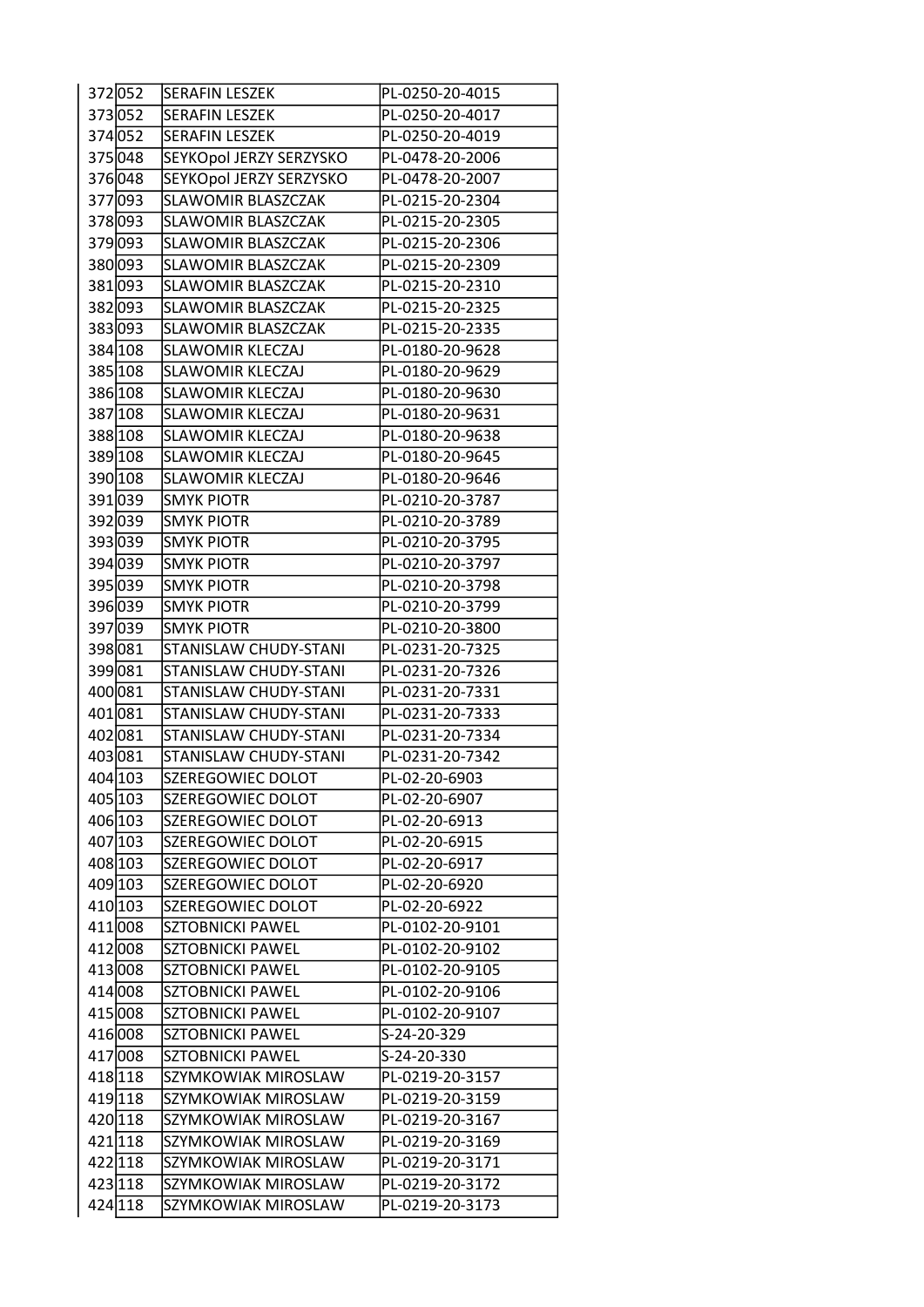| 425 155 | <b>TAYA</b>            | PL-0250-20-4023  |
|---------|------------------------|------------------|
| 426 155 | TAYA                   | PL-0250-20-4026  |
| 427 155 | <b>TAYA</b>            | PL-0250-20-4031  |
| 428 155 | TAYA                   | PL-0250-20-4033  |
| 429 155 | <b>TAYA</b>            | PL-0250-20-4035  |
| 430 155 | <b>TAYA</b>            | PL-0250-20-4038  |
| 431 155 | <b>TAYA</b>            | PL-0250-20-4042  |
| 432213  | TEAM BARKA             | PL-0211-20-8954  |
| 433213  | <b>TEAM BARKA</b>      | PL-0211-20-8956  |
| 434 167 | TEAM ESCHKE KOLODYNSKI | PL-0129-20-1752  |
| 435 167 | TEAM ESCHKE KOLODYNSKI | PL-0143-20-6054  |
| 436 167 | TEAM ESCHKE KOLODYNSKI | PL-0143-20-6055  |
| 437 160 | TEAM STOCHAJ- NIZYNSKI | PL-0425-20-11823 |
| 438 160 | TEAM STOCHAJ- NIZYNSKI | PL-0425-20-6537  |
| 439 160 | TEAM STOCHAJ- NIZYNSKI | PL-0425-20-6538  |
| 440 160 | TEAM STOCHAJ- NIZYNSKI | PL-0425-20-6539  |
| 441 160 | TEAM STOCHAJ- NIZYNSKI | PL-0425-20-6631  |
| 442 160 | TEAM STOCHAJ- NIZYNSKI | PL-0425-20-6641  |
| 443 160 | TEAM STOCHAJ- NIZYNSKI | PL-0425-20-6650  |
| 444016  | TIM-MODLISZEWICE       | CZ-0137-20-3863  |
| 445 016 | TIM-MODLISZEWICE       | CZ-0137-20-3865  |
| 446 016 | TIM-MODLISZEWICE       | CZ-0137-20-3898  |
| 447 016 | TIM-MODLISZEWICE       | PL-047-20-4022   |
| 448 016 | TIM-MODLISZEWICE       | PL-047-20-4080   |
| 449 016 | TIM-MODLISZEWICE       | PL-047-20-4090   |
| 450016  | TIM-MODLISZEWICE       | PL-047-20-9704   |
| 451 105 | <b>TOMASZ GOZDUR</b>   | PL-0185-20-6078  |
| 452 105 | TOMASZ GOZDUR          | PL-0185-20-6079  |
| 453 105 | TOMASZ GOZDUR          | PL-0185-20-6081  |
| 454 105 | <b>TOMASZ GOZDUR</b>   | PL-0185-20-6088  |
| 455 196 | TOMASZ KUBIK           | PL-0248-20-10513 |
| 456 196 |                        | PL-0248-20-10514 |
|         | TOMASZ KUBIK           |                  |
| 457043  | <b>TORZ SLAWOMIR</b>   | PL-0140-20-5056  |
| 458043  | TORZ SLAWOMIR          | PL-0140-20-5066  |
| 459043  | <b>TORZ SLAWOMIR</b>   | PL-0140-20-5067  |
| 460043  | <b>TORZ SLAWOMIR</b>   | PL-0140-20-5075  |
| 461 043 | <b>TORZ SLAWOMIR</b>   | PL-0140-20-5085  |
| 462 043 | TORZ SLAWOMIR          | PL-0140-20-5090  |
| 463043  | <b>TORZ SLAWOMIR</b>   | PL-0140-20-5091  |
| 464 171 | VAN VET J. RAK- K. BYC | PL-01-20-141     |
| 465 171 | VAN VET J. RAK- K. BYC | PL-01-20-147     |
| 466 171 | VAN VET J. RAK- K. BYC | PL-01-20-149     |
| 467 171 | VAN VET J. RAK- K. BYC | PL-01-20-150     |
| 468 171 | VAN VET J. RAK- K. BYC | PL-01-20-160     |
| 469 171 | VAN VET J. RAK- K. BYC | PL-01-20-166     |
| 470 171 | VAN VET J. RAK- K. BYC | PL-01-20-170     |
| 471 188 | WACLAW SWATOWSKI       | PL-0208-20-6215  |
| 472 188 | WACLAW SWATOWSKI       | PL-0208-20-6216  |
| 473 188 | WACLAW SWATOWSKI       | PL-0208-20-6217  |
| 474 188 | WACLAW SWATOWSKI       | PL-0208-20-6218  |
| 475 188 | WACLAW SWATOWSKI       | PL-0208-20-6219  |
| 476032  | WAJSZCZUK RYSZARD      | PL-0215-20-11693 |
| 477032  | WAJSZCZUK RYSZARD      | PL-0215-20-11694 |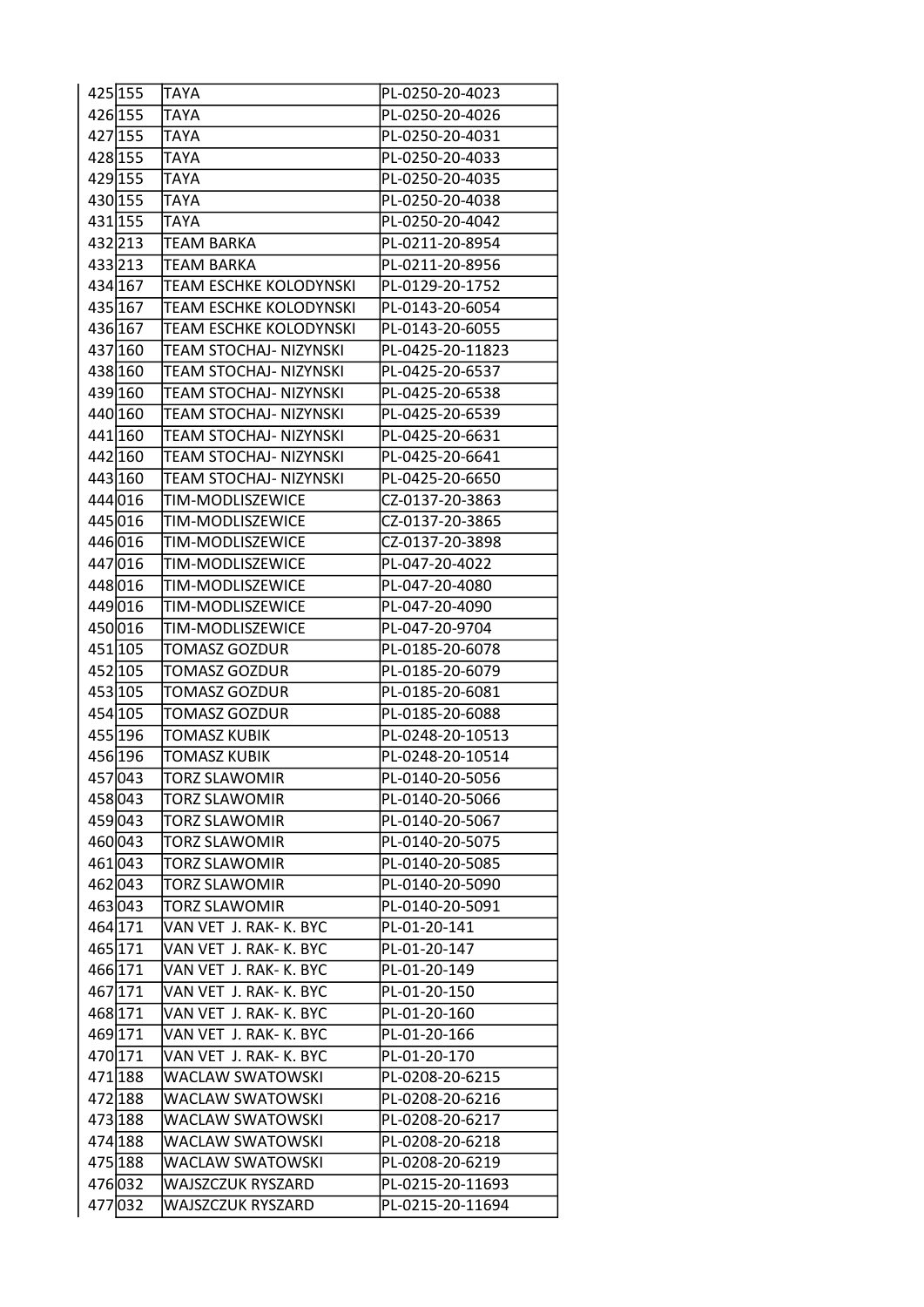| 478032              | <b>WAJSZCZUK RYSZARD</b>   | PL-0215-20-11697 |
|---------------------|----------------------------|------------------|
| 479032              | WAJSZCZUK RYSZARD          | PL-0215-20-11698 |
| 480032              | <b>WAJSZCZUK RYSZARD</b>   | PL-0215-20-11699 |
| 481032              | <b>WAJSZCZUK RYSZARD</b>   | PL-0215-20-11700 |
| 482 110             | <b>WALDEK MAJEWSKI</b>     | PL-0180-20-5513  |
| 483 110             | <b>WALDEK MAJEWSKI</b>     | PL-0180-20-5517  |
| 484 110             | <b>WALDEK MAJEWSKI</b>     | PL-0180-20-5593  |
| 485 110             | <b>WALDEK MAJEWSKI</b>     | PL-0180-20-6603  |
| 486 110             | <b>WALDEK MAJEWSKI</b>     | PL-0180-20-6605  |
| 487 110             | <b>WALDEK MAJEWSKI</b>     | PL-0180-20-6606  |
| 488 110             | <b>WALDEK MAJEWSKI</b>     | PL-0180-20-6608  |
| 489 203             | <b>WALDEMAR WROBEL</b>     | PL-0498-20-5153  |
| 490 203             | <b>WALDEMAR WROBEL</b>     | PL-0498-20-5154  |
| 491 203             | <b>WALDEMAR WROBEL</b>     | PL-0498-20-5155  |
| 492 203             | <b>WALDEMAR WROBEL</b>     | PL-0498-20-5159  |
| 493 203             | <b>WALDEMAR WROBEL</b>     | PL-0498-20-5164  |
| 494 203             | <b>WALDEMAR WROBEL</b>     | PL-0498-20-5165  |
| 495 203             | <b>WALDEMAR WROBEL</b>     | PL-0498-20-5166  |
| 496 054             | <b>WEBER ADAM I HENRYK</b> | PL-0248-20-607   |
| 497 054             | <b>WEBER ADAM I HENRYK</b> | PL-0248-20-608   |
| 498 054             | WEBER ADAM I HENRYK        | PL-0248-20-610   |
| 499 054             | <b>WEBER ADAM I HENRYK</b> | PL-0248-20-611   |
| 500054              | <b>WEBER ADAM I HENRYK</b> | PL-0248-20-612   |
| 501054              | <b>WEBER ADAM I HENRYK</b> | PL-0248-20-617   |
| 502 054             | WEBER ADAM I HENRYK        | PL-0248-20-620   |
| 503041              | <b>WG MAZURY</b>           | BE--20-2057621   |
| $504\overline{041}$ | <b>WG MAZURY</b>           | BE--20-2108445   |
| 505 041             | <b>WG MAZURY</b>           | BE--20-2108452   |
| 506041              | <b>WG MAZURY</b>           | BE--20-2108459   |
| 507 041             | <b>WG MAZURY</b>           | PL-013-20-7464   |
| 508041              | <b>WG MAZURY</b>           | PL-013-20-7465   |
| 509 173             | <b>WIESLAW CALUJ</b>       | PL-0214-20-18821 |
| $510\overline{173}$ | <b>WIESLAW CALUJ</b>       | PL-0214-20-18841 |
| 511 173             | WIESLAW CALUJ              | PL-0214-20-18844 |
| 512 173             | <b>WIESLAW CALUJ</b>       | PL-0214-20-18845 |
| 513 173             | <b>WIESLAW CALUJ</b>       | PL-0214-20-18846 |
| 514 135             | ZAWADA ANDRZEJ             | PL-01-20-2201    |
| 515 135             | ZAWADA ANDRZEJ             | PL-01-20-2202    |
| 516 135             | ZAWADA ANDRZEJ             | PL-01-20-2372    |
| 517 135             | ZAWADA ANDRZEJ             | PL-01-20-2392    |
| 518 135             | ZAWADA ANDRZEJ             | PL-01-20-2393    |
| 519 135             | ZAWADA ANDRZEJ             | PL-01-20-2395    |
| 520 135             | ZAWADA ANDRZEJ             | PL-01-20-2397    |
| 521075              | ZAWISLAK ADAM              | PL-0215-20-2234  |
| 522 075             | ZAWISLAK ADAM              | PL-0215-20-2235  |
| 523 178             | <b>ZBIGNIEW SKARZYCKI</b>  | PL-0211-20-12353 |
| 524 178             | <b>ZBIGNIEW SKARZYCKI</b>  | PL-0211-20-12354 |
| 525 178             | ZBIGNIEW SKARZYCKI         | PL-0211-20-12355 |
| 526 178             | <b>ZBIGNIEW SKARZYCKI</b>  | PL-0211-20-12356 |
| 527 178             | <b>ZBIGNIEW SKARZYCKI</b>  | PL-0211-20-12357 |
| 528 178             | <b>ZBIGNIEW SKARZYCKI</b>  | PL-0211-20-12358 |
| 529 178             | <b>ZBIGNIEW SKARZYCKI</b>  | PL-0211-20-12366 |
| 530 183             | ZBIGNIEW WOLANIN           | PL-0248-20-4614  |
|                     |                            |                  |